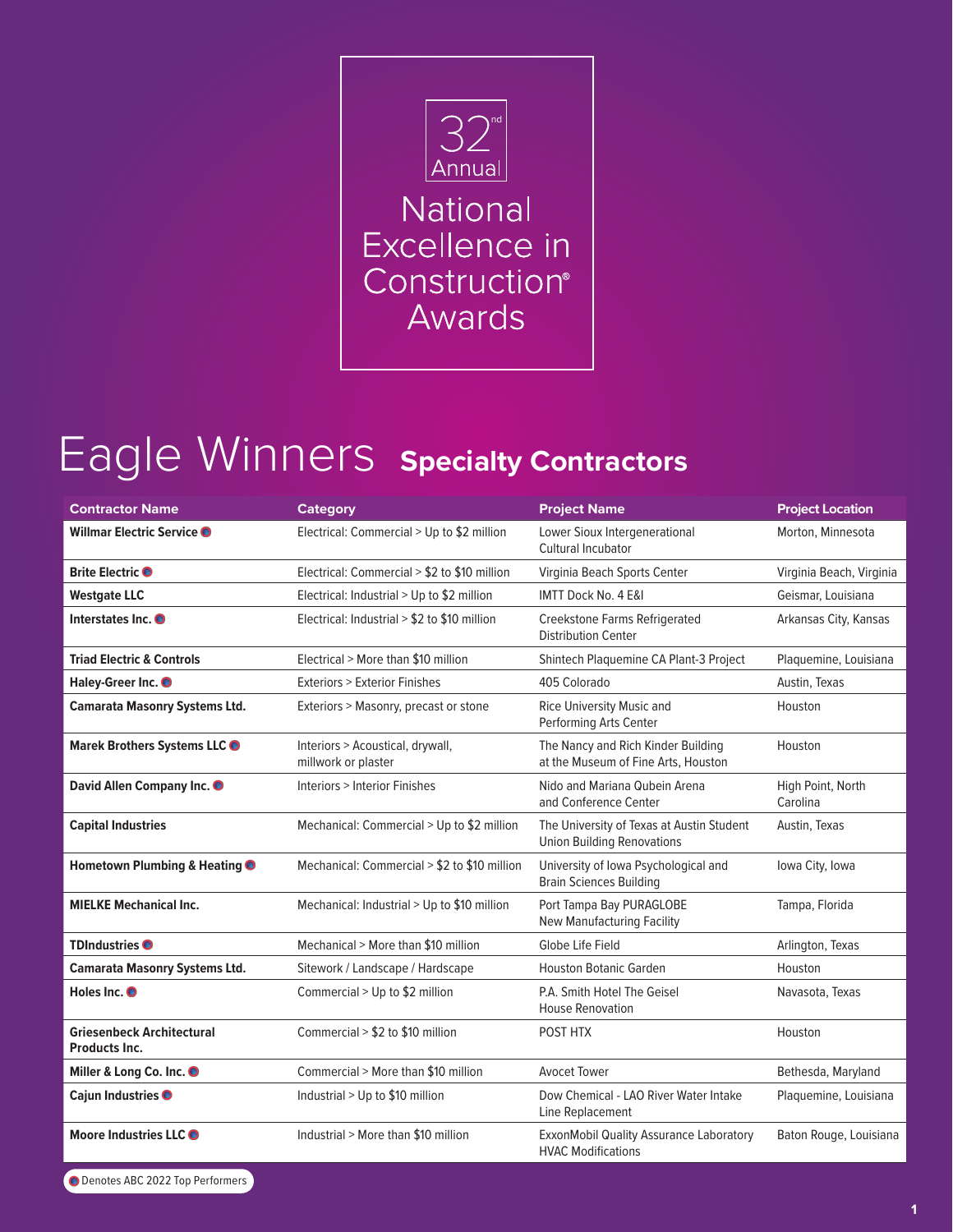## Eagle Winners **General Contractors**

| <b>Contractor Name</b>                      | <b>Category</b>                                                | <b>Project Name</b>                                                                                    | <b>Project Location</b>                                     |
|---------------------------------------------|----------------------------------------------------------------|--------------------------------------------------------------------------------------------------------|-------------------------------------------------------------|
| <b>Shingobee Builders Inc.</b>              | Commercial > Up to \$5 million                                 | Holiday Stationstore No. 332                                                                           | Minneapolis                                                 |
| Greystone Construction O                    | Commercial > \$5 to \$10 million                               | <b>Greystone Construction Office Building</b>                                                          | Shakopee, Minnesota                                         |
| Forrester Construction Co. <sup>O</sup>     | Commercial > \$10 to \$25 million                              | Euro Motorcars Mercedes Benz                                                                           | Bethesda, Maryland                                          |
| <b>Gilbane Building Co.</b>                 | Commercial > \$25 to \$100 million                             | The Ion                                                                                                | Houston                                                     |
| <b>Harvey Cleary Builders</b>               | Community / Public Service                                     | Pease Park Kingsbury Commons                                                                           | Austin, Texas                                               |
| CMS <sup>O</sup>                            | Federal Government / Military ><br>Up to \$15 million          | Replacement of Tank 34 and<br><b>Vehicle Fueling Station</b>                                           | Luis Munoz Marin Air<br>National Guard Base,<br>Puerto Rico |
| Brasfield & Gorrie LLC O                    | Federal Government / Military ><br>\$15 to \$100 million       | Carroll A. Campbell Jr. U.S. Courthouse                                                                | Greenville, South<br>Carolina                               |
| <b>Keystruct Construction LLC O</b>         | Health Care > Up to \$10 million                               | <b>York VA Clinic Renovations</b>                                                                      | York, Pennsylvania                                          |
| Lott Brothers Construction Co. <sup>6</sup> | Health Care > \$10 to \$25 million                             | Dell Children's Specialty Pavilion                                                                     | Austin, Texas                                               |
| <b>Robins &amp; Morton ●</b>                | Health Care > \$25 to \$100 million                            | Duke Health Anlyan Generator HUB                                                                       | Durham, North Carolina                                      |
| Impetus, A Palmisano Co. ·                  | Historical Restoration / Renovation ><br>Up to \$25 million    | <b>Hotel Saint Vincent Historic Restoration</b><br>and Renovation                                      | New Orleans                                                 |
| <b>Jordan Foster Construction</b>           | Historical Restoration / Renovation ><br>\$25 to \$100 million | The Plaza Hotel Pioneer Park                                                                           | El Paso, Texas                                              |
| Performance Contractors Inc. O              | Industrial > Up to \$5 million                                 | Innophos Evaporator Project                                                                            | Geismar, Louisiana                                          |
| <b>Beard Construction Group LLC</b>         | Industrial > \$5 to \$15 million                               | Dow -- Project Frigate                                                                                 | Port Allen, Louisiana                                       |
| Performance Contractors Inc. O              | Industrial > \$15 to \$25 million                              | Marathon Dickinson Renewable Diesel<br>Project                                                         | Dickinson, North<br>Dakota                                  |
| <b>EXCEL Group</b>                          | Industrial > \$25 to \$100 million                             | Linde/Praxair HyCO Plant                                                                               | Sweeny, Texas                                               |
| T.W. Frierson Contractor Inc.               | Infrastructure: Heavy                                          | NES 11th Avenue Substation and<br>Parking Garage                                                       | Nashville, Tennessee                                        |
| <b>Kitchell</b>                             | Institutional > Up to \$5 million                              | University of Houston Graduate College<br>of Social Work Renovation                                    | Houston                                                     |
| <b>Broadmoor LLC</b>                        | Institutional > \$5 to \$10 million                            | New Orleans Museum of Art                                                                              | New Orleans                                                 |
| Forrester Construction Co. O                | Institutional > \$10 to \$25 million                           | Corpus Christi Catholic Church                                                                         | South Riding, Virginia                                      |
| Roche Constructors Inc. O                   | Institutional > \$25 to \$100 million                          | Dr. Justina Ford Elementary School                                                                     | Centennial, Colorado                                        |
| <b>Robins &amp; Morton ●</b>                | Mega-Project > \$100 to \$160 million                          | Duke Raleigh Hospital South Pavilion                                                                   | Raleigh, North Carolina                                     |
| Hensel Phelps <sup>O</sup>                  | Mega-Project > Over \$160 million                              | <b>McGregor Square</b>                                                                                 | Denver                                                      |
| <b>Brindley Construction LLC</b>            | Pre-Engineered Building                                        | <b>Wolf Gap Education Center</b>                                                                       | Pulaski, Tennessee                                          |
| <b>Garney Companies Inc.</b>                | Public Works / Environmental                                   | Vista Ridge Regional Water Supply Project                                                              | San Antonio                                                 |
| <b>Skiles Group ●</b>                       | Renovation > Up to \$5 million                                 | <b>ParkerFit Functional Fitness</b><br><b>Performance Center</b>                                       | <b>Dallas</b>                                               |
| <b>CSM Group ●</b>                          | Renovation > \$5 to \$15 million                               | <b>Greenleaf Trust Office Building</b>                                                                 | Traverse City, Michigan                                     |
| Brasfield & Gorrie LLC O                    | Renovation > \$15 to \$100 million                             | <b>GRAIL Laboratory and Research Facility</b><br>at Park Point                                         | Durham, North Carolina                                      |
| <b>WCS Construction LLC</b>                 | Residential > Multi-family and Condominium                     | Avec on H Street                                                                                       | Washington                                                  |
| <b>Black Construction Corp. O</b>           | Residential > Single-family                                    | Shimizu Residence                                                                                      | Yona, Guam                                                  |
| <b>ShayCore</b>                             | Special Projects > Up to \$10 million                          | <b>COVID-19 Modular Medical Unit</b>                                                                   | Jacksonville, Florida                                       |
| Messer Construction Co. O                   | Special Projects > \$10 to \$100 million                       | East Terminal Phase II Expansion -<br>"The Plaza" at Charlotte Douglas<br><b>International Airport</b> | Charlotte, North<br>Carolina                                |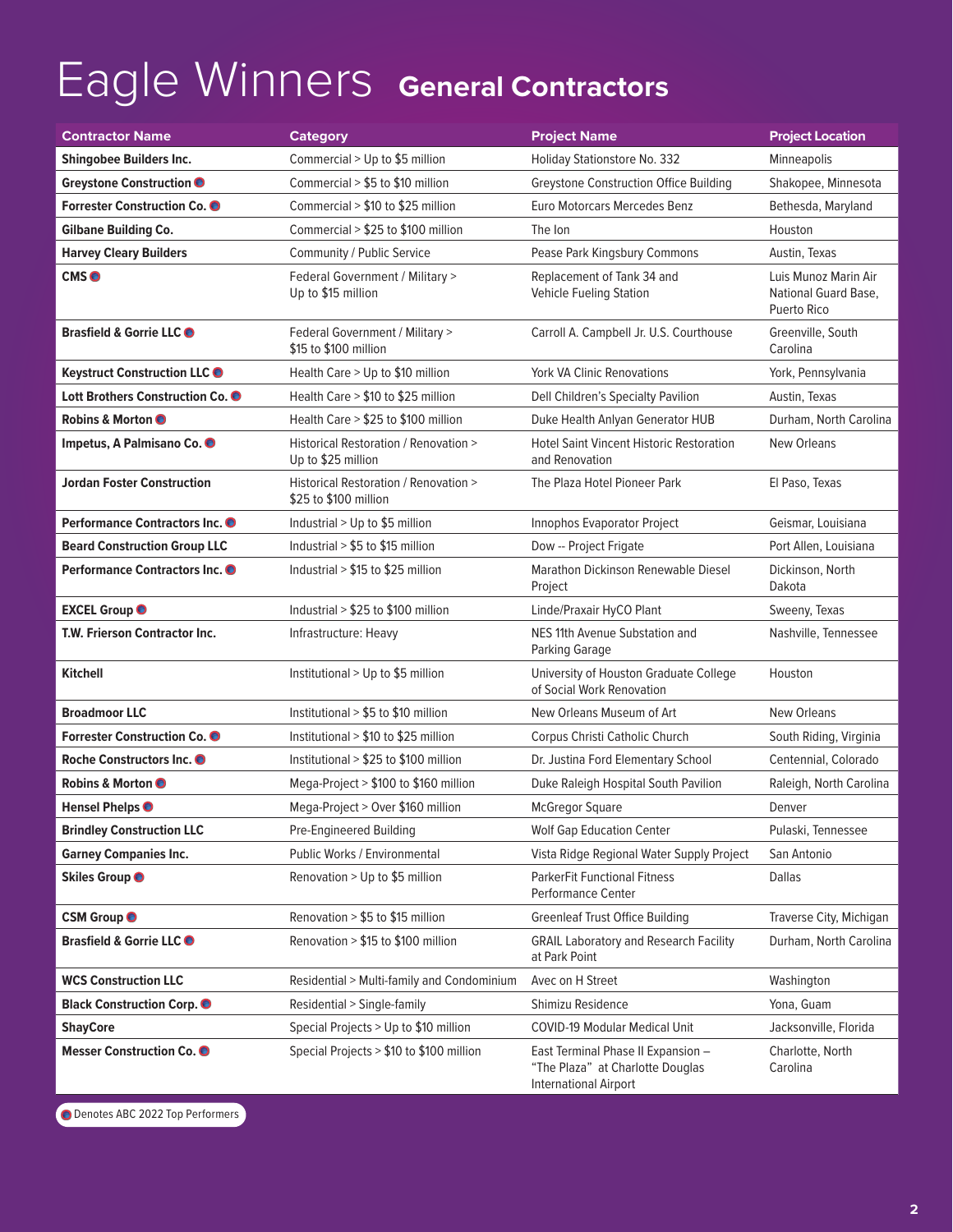

## Pyramid Winners **Specialty Contractors**

| <b>Contractor Name</b>                        | <b>Category</b>                                         | <b>Project Name</b>                                                                         | <b>Project Location</b> |
|-----------------------------------------------|---------------------------------------------------------|---------------------------------------------------------------------------------------------|-------------------------|
| <b>Stronghold Engineering Inc.</b>            | Electrical: Commercial > Up to \$2 million              | <b>STEM Huntington Library</b>                                                              | San Marino, California  |
| Helix Electric <b>O</b>                       | Electrical: Commercial > \$2 to \$10 million            | Meow Wolf Omega Mart                                                                        | Las Vegas               |
| <b>ISC Constructors LLCO</b>                  | Electrical: Industrial $>$ Up to \$2 million            | <b>Plant Crist Hurricane Sally Restoration</b>                                              | Pensacola, Florida      |
| <b>Triad Electric &amp; Controls</b>          | Electrical: Industrial > \$2 to \$10 million            | <b>MPLX Pit 7 Expansion</b>                                                                 | Mt. Airy, Louisiana     |
| <b>Rabalais   &amp; E Constructors</b>        | Electrical > More than \$10 million                     | Corazon Ranch 1 Solar Project                                                               | Laredo, Texas           |
| <b>Chamberlin Roofing &amp; Waterproofing</b> | Exteriors > Masonry, precast or stone                   | <b>Wursthalle Concrete Repairs</b>                                                          | New Braunfels, Texas    |
| <b>Karsten Interior Services</b>              | Interiors > Acoustical, drywall,<br>millwork or plaster | The lon                                                                                     | Houston                 |
| David Allen Company Inc. O                    | Interiors > Interior Finishes                           | Wade V Office Building                                                                      | Raleigh, North Carolina |
| <b>TDIndustries</b>                           | Mechanical: Commercial > \$2 to \$10 million            | Moody Amphitheater at Waterloo Park                                                         | Austin, Texas           |
| M. Davis & Sons Inc. O                        | Mechanical: Industrial > Up to \$10 million             | Second Cocoa Bean Grinding Line                                                             | Newark, Delaware        |
| MTech Mechanical <sup>O</sup>                 | Mechanical > More than \$10 million                     | <b>McGregor Square</b>                                                                      | Denver                  |
| Cajun Industries LLC O                        | Commercial $>$ Up to \$2 million                        | Amazon Project PINE Distribution Center                                                     | Canton, Mississippi     |
| Cajun Industries LLC O                        | Commercial $> $2$ to \$10 million                       | <b>Entergy Gibson Substation Flood Mitigation</b>                                           | Gibson, Louisiana       |
| <b>KPost Roofing &amp; Waterproofing</b>      | Commercial > More than \$10 million                     | Globe Life Field                                                                            | Arlington, Texas        |
| Moore Industries LLC                          | Industrial > Up to \$10 million                         | ExxonMobil Mont Belvieu Plastics Plant<br>Laboratory HVAC and Domestic Water<br>Replacement | Mont Belvieu, Texas     |
| <b>Chemex Global Inc.</b>                     | Industrial > More than \$10 million                     | Hugoton Renewable Diesel Plant                                                              | Hugoton, Kansas         |

O Denotes ABC 2022 Top Performers